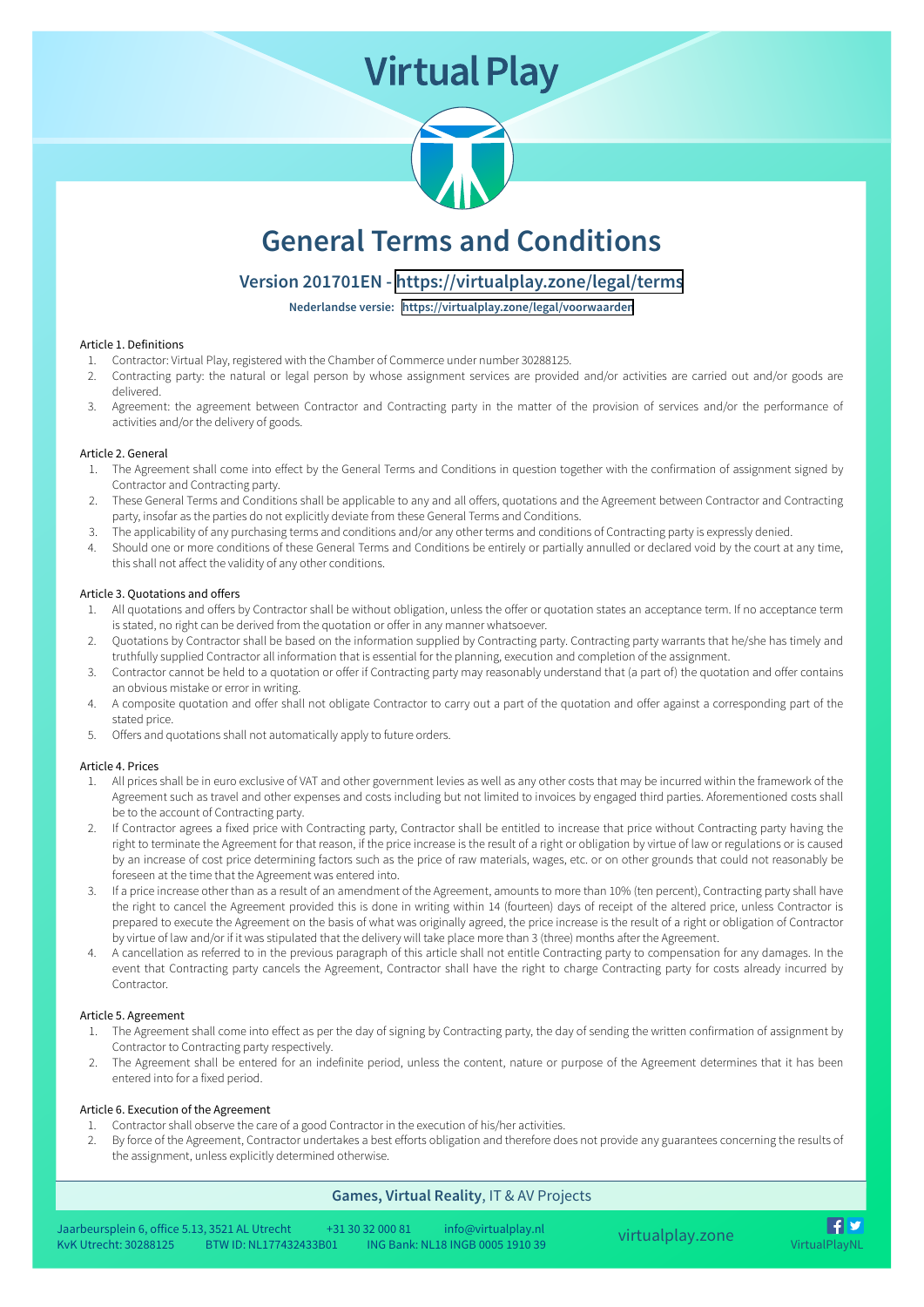

- 3. Contractor shall have the right, insofar as this is required for a proper execution of the Agreement, to have the Agreement partly carried out by third parties.
- 4. The applicability of the articles 7:404, 7:407 paragraph 2 and 7:409 paragraph 2 Dutch Civil Code is hereby expressly excluded.
- If within the duration of the assignment, a term has been agreed for the completion of certain activities, this term shall never be final to Contractor.<br>When the performance time is exceeded, Contracting party shall declar

#### Article 7. Alteration of the assignment

- 1. Changes in the Agreement by Contracting party that could not have been foreseen by Contractor and that entail additional work, shall be charged<br>by Contractor to Contracting party pursuant the rate agreed in the Agreemen
- 2. Contracting party shall timely inform Contractor in writing of any changes in the execution of the Agreement requested at a later time by Contracting party after granting the assignment. Any amendment of and/or addition
- 

#### Article 8. Cooperation Contracting party

- 
- 1. Contracting party shall at all times, thereto requested and at his/her own initiative, supply all relevant information to Contractor that is required for<br>1. Contractor performance of the assignment granted to him/her.<br>2
- 3. In order to let the performance of the assignment proceed orderly and as far as possible according to the time schedule, Contracting party shall timely make staff from his/her own organisation available, unless the natu
- 4. If and insofar as Contractor requests thereto, Contracting party shall supply Contractor at his/her premises and free of charge a private workspace with Internet connection, unless the nature of the assignment determine
- 5. If there are ensuing costs to Contractor as a result of the fact that Contracting party has not, not timely or not properly made staff, requested data, documents and facilities available, such costs shall be to the acco

#### Article 9. Delivery/completion

- 1. Contracting party shall be obligated to take delivery of the goods at the time that these are made available to him/her. If Contracting party refuses<br>to take delivery or is negligent in supplying information or instruct
- 
- 
- 

#### Article 10. Retention of title

- 1. All goods supplied by Contractor shall remain in the possession of Contractor until Contracting party has fulfilled his/her (payment) obligations towards Contractor.
- Goods under retention of title may not be resold and may not be used as means of payment. Nor is Contracting party authorized to pledge goods in which Contractor retains title or to encumber these in any other manner.

#### Article 11. Termination

- 
- 1. Both parties may prematurely terminate the Agreement at all times in writing with due observance of a term of notice of 30 (thirty) days unless the parties have agreed otherwise.<br>2. If Contracting party prematurely term
- In the event that one of the parties becomes bankrupt, requests suspension of payment or ceases its activities, the other party shall have the right<br>to prematurely terminate the Agreement without any requirement to observe
- 4. In the event of premature termination by Contractor, Contracting party shall be entitled to the cooperation of Contractor concerning the transfer of activities to be carried out, to any third parties. When the transfer

#### Article 12. Power to terminate and/or to suspend

- Contractor shall be authorized to suspend the fulfilment of his/her obligations or to terminate the Agreement, if:
	- a. Contracting party does not, not completely or not timely fulfil the obligations from the Agreement and/or if Contractor has good grounds to fear that Contracting party will fail in the fulfilment of such obligations;<br>b.
	-
	- in the event that Contracting party is liquidated (or a request thereto has been filed), suspension of payment is granted to Contracting party, Contracting party is declared bankrupt, the Debt Repayment Natural Persons Act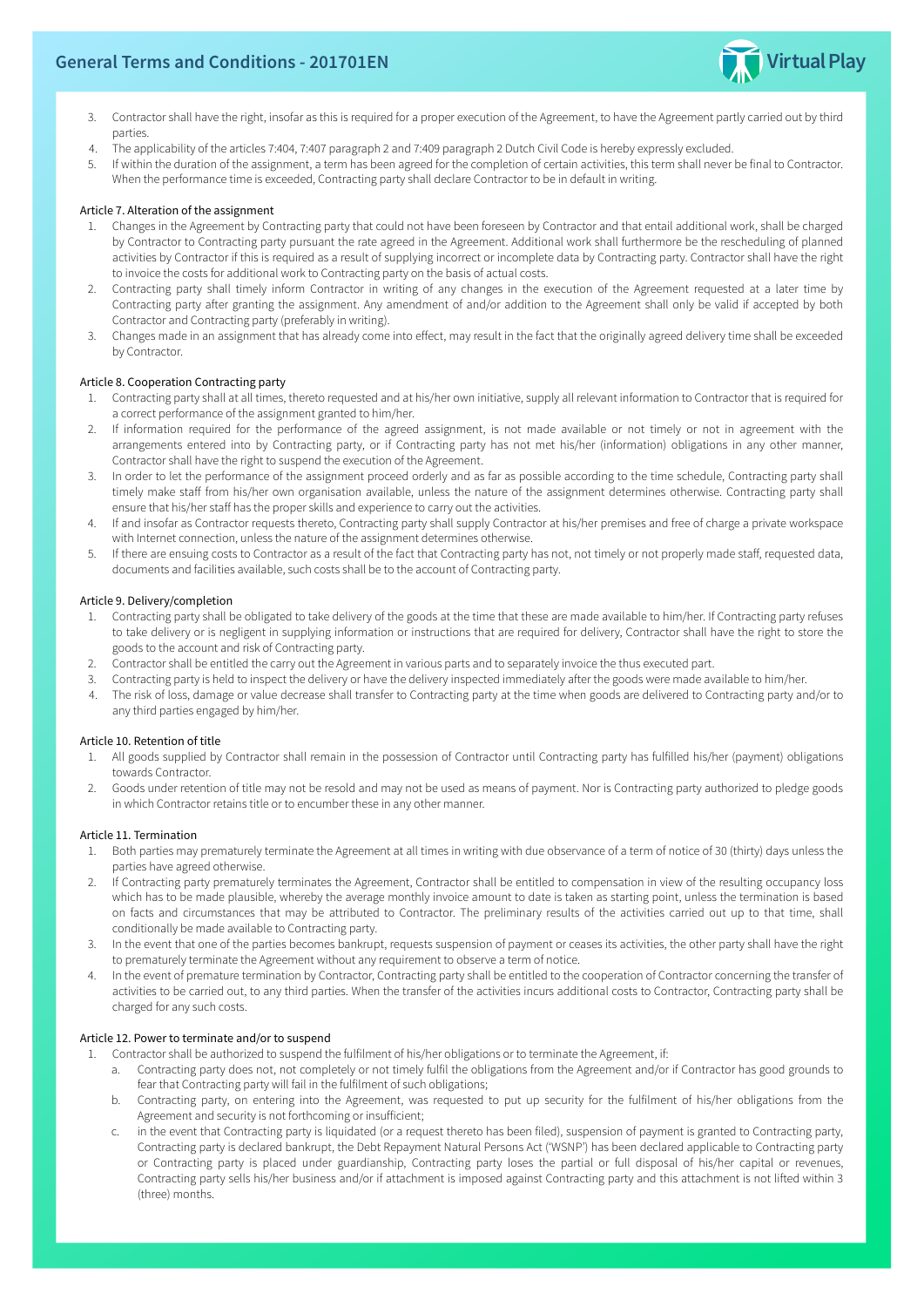

- Contractor shall furthermore be authorized to terminate the Agreement if such circumstances occur that execution of the Agreement is impossible<br>or if circumstances occur which are such that according to criteria of reasona
- 
- 
- 4. In the event that Contractor proceeds to terminate the Agreement, the receivables of Contractor from Contracting party shall become immediately<br>payable.<br>5. In the event that termination is attributable to Contracting pa
- 6. Contractor may at all times require further security, in the absence whereof Contractor may suspend the execution of the Agreement. If this requirement is not met to the satisfaction of Contractor, Contractor shall have

#### Article 13. Terms of payment

- 1. Payment shall be effected within fourteen days from invoice date in a manner to be indicated by Contractor in euros unless expressly agreed otherwise.
- 2. If Contracting party fails to timely pay an invoice, he/she shall legally be in default and the legal (commercial) interest is due by Contracting party.<br>In such a case, Contracting party shall pay interest on each month
- 3. As from the time that Contracting party is in default, Contracting party shall also be held to reimburse all (extra)judicial costs and enforcement costs to be made relating to the collection of the amounts invoiced. The
- 4. Payments shall in the first place serve to reduce the costs, secondly to reduce the outstanding interest and finally to reduce the principal and the accrued interest.
- 5. Contractor shall have the right to refuse an offer to pay, and this shall not constitute an omission on his/her part, if Contractor assigns a different order for the attribution of the payment, Contractor may refuse ful
- Complaints concerning the height of the invoice must be lodged in writing within 8 (eight) days of invoice date. After that time, complaints shall no<br>longer be taken into consideration and Contracting party's right to comp

#### Article 14. Complaints and investigations

- 1. If Contracting party does not lodge a written complaint with Contractor after he/she has discovered or should have discovered a fault in the performance of Contractor, Contracting party shall no longer be able to claim
- 
- 
- 4. In the event of founded and timely complaints, Contractor shall to his sole discretion, either repair the supplied goods or replace them against returning the originally supplied goods, or pay Contracting party an alter
- 

#### Article 15. Force Majeure

- 1. If Contractor cannot, not timely or properly fulfil his/her obligations under the Agreement as a result of a cause that cannot be attributed to him/her, such obligations shall be suspended until the time that Contractor
- 

#### Article 16. Liability

- 1. Contractor shall not be liable for any damages of whatever nature that have arisen from the fact that Contractor has based himself on incorrect and/or incomplete data supplied by Contracting party.
- 2. Should Contractor be liable for any damages whatsoever, the liability of Contractor shall be limited to the invoice amount, at least to that part of the amount to which the liability is related.
- 3. The liability of Contractor shall in each case be limited to maximally one time the invoice value of the order, at least to that part of the order to which the liability relates, this with a maximum of 250,000 euro (two
- 
- 4. Contractor shall exclusively be liable for direct damages.<br>
5. Direct damages shall exclusively be the reasonable costs to establish the cause and the scope of the damage, insofar as the establishment relates<br>
to damage
- 
- 
- 8. The limitations of the liability included in this article, shall not apply when the damage is due to intent or wilful recklessness of Contractor or his/her executive staff at management level.